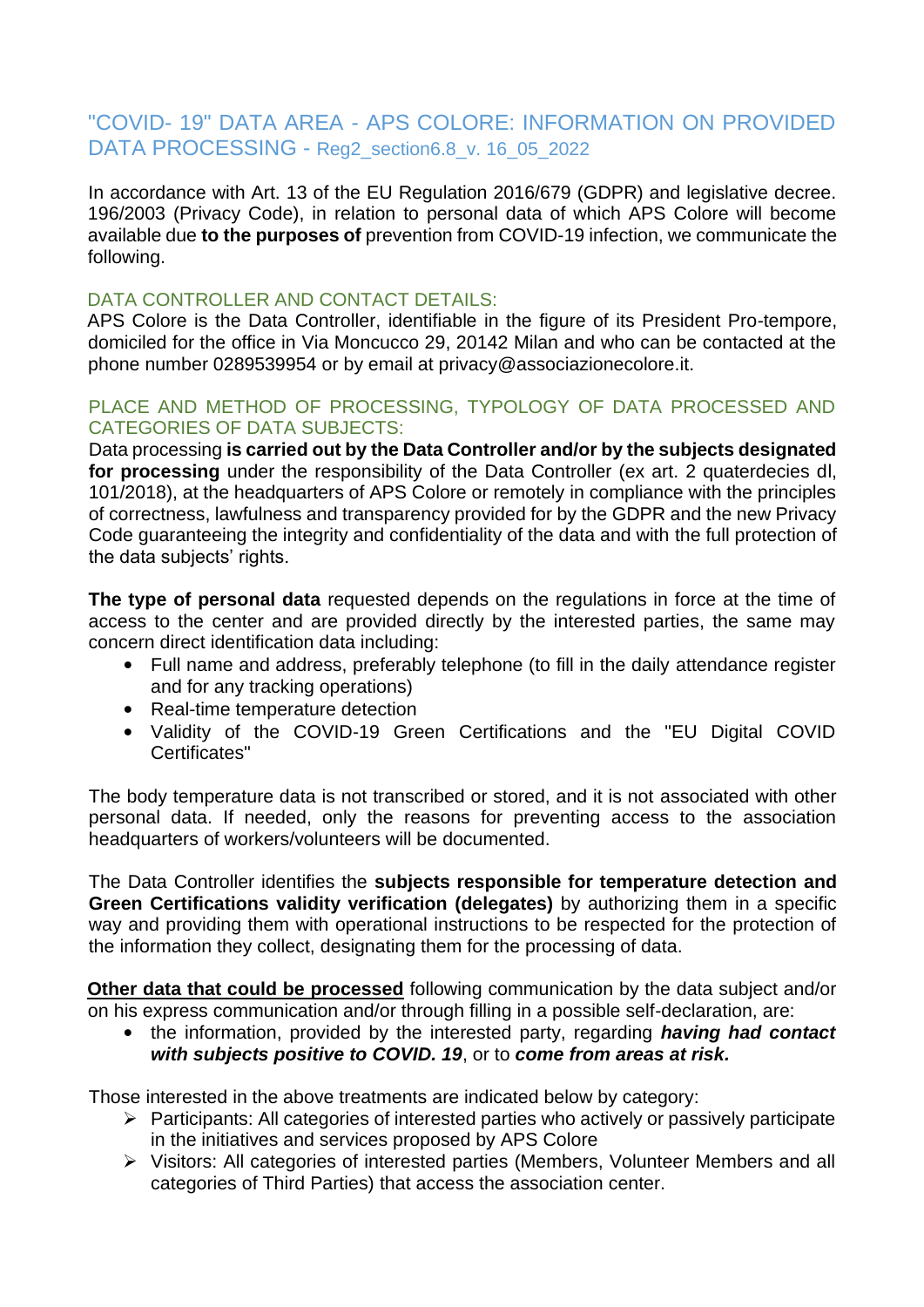In addition, only with reference to the categories of data subjects: Volunteer Members and Third Parties with whom a Working Relationship is in place, in the light of the current regulatory framework, it is possible that personal data of the worker or volunteer affected by Covid-19 or *who presents the symptoms* of it may be processed, *on his condition of positivity to Covid-19:*

- when informed directly by the worker/volunteer; Or
- to the extent necessary in order to provide cooperation with the health authority; Or
- for the purpose of readmission to the workplace of the worker or volunteer, already tested positive for Covid-19 infection.

Still for this category of interested parties (volunteer members and third parties with whom an Employment Relationship is in place), in the event of flu symptoms (if occurred at the access on site or during the performance of activities), it is also possible that will be treated the data relating to statements certifying:

• that he has undergone a suitable procedure for momentary isolation

Finally, always for these categories of interested parties, it is possible that data are processed through the Competent Doctor of those specific cases in which it is considered that the particular *condition of fragility* also related to the state of health of the worker/volunteer suggests the employment in areas less exposed to the risk of infection. For this purpose, it is not necessary to communicate to the employer (President) the specific pathology the worker or volunteer is affected with.

To meet the need to ensure that access to the health data of the data subjects is allowed only to the Competent Doctor and specially authorized persons, the law provides that the **Employer (President)**, can **be informed only about the assessment of suitability, unsuitability or suitability with prescriptions or limitations to the specific job** held by the Worker (and therefore by the volunteer), but **cannot know the diagnosis** made by the doctor. The assessment of suitability, according to the model provided for by law, must include, therefore and only:

- the details of the worker/volunteer;
- the work risk factors to which he/she is exposed;
- the assessment of suitability, unsuitability or suitability with prescriptions or limitations.

**In any case, only the necessary, adequate and relevant data will be collected** with respect to the prevention of Covid-19 infection, refraining from requesting additional information about the person who has been positive, the specific locations visited, or other details related to the private life.

The **collection of data** can take place **through** temperature detection tools, paper forms and registers, as well as specific documents, verbally or by email, and also through the methods indicated by the competent Authorities; **their processing can be through** paper, digital (if needed), and by any methods indicated by the competent Authorities. In full compliance with the provisions of Art.5 GDPR the **data collection** takes place at the data subjects, some personal data including particular data (related to health), as already indicated above, could be **collected indirectly** through the competent Health Authorities.

*In case someone won't be granted access, we ensure that we will always guarantee the confidentiality and dignity of the interested parties. The same guarantee is always insured even if a worker/volunteer communicates to the Data Controller, outside the company context,* **contacts with subjects positive to COVID-19** *and also in the case a*  **worker/volunteer** *who during the activities develops fever, respiratory infection or other flu symptoms* **is dismissed***.*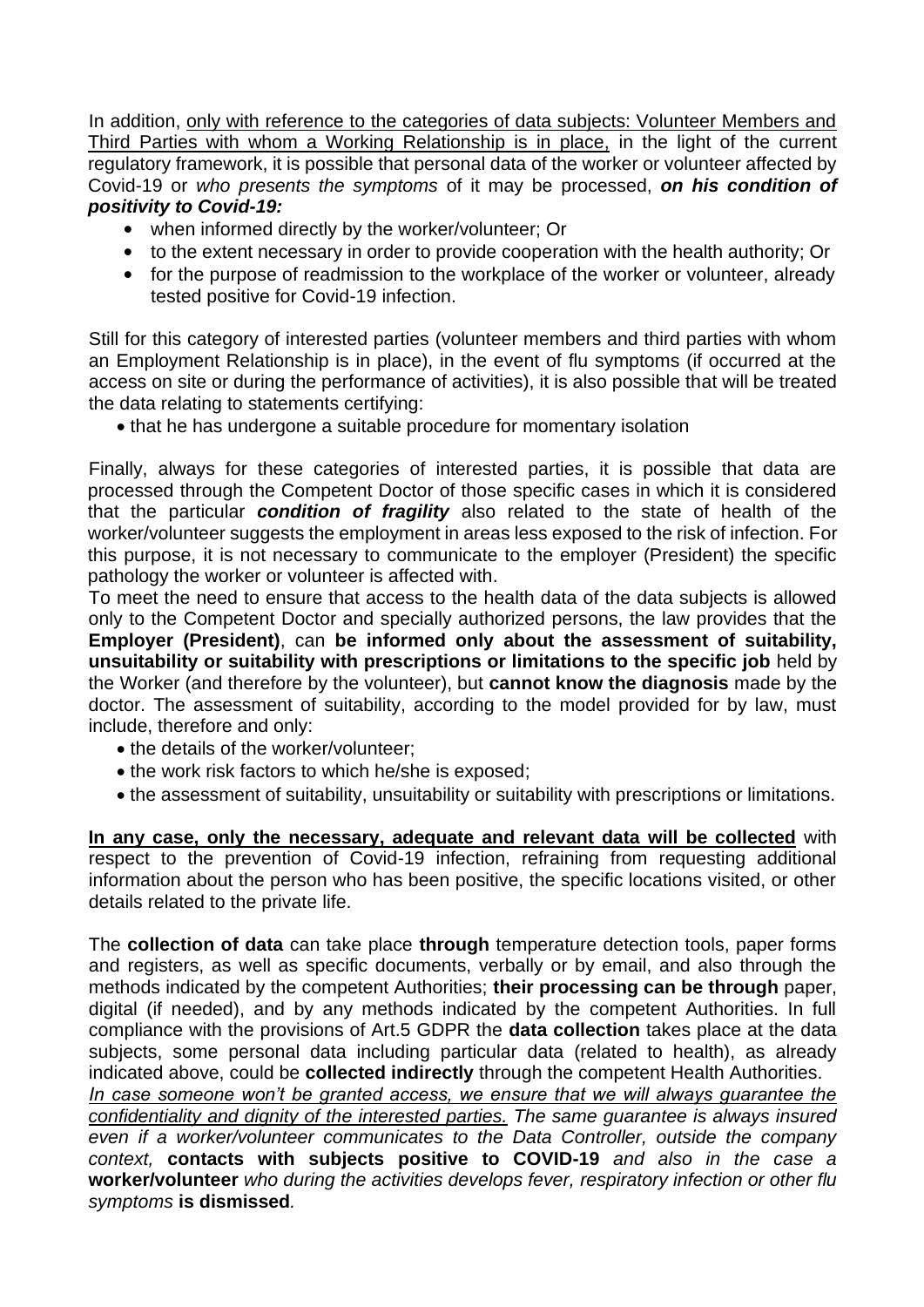Finally, **with reference to the validity verification of the Green Certificate**, the official "VerificaC19" app allows the validity verification of the COVID-19 Green Certifications and the "EU Digital COVID Certificates" by reading the "QR" code of the certificate framed by the verifier's mobile device, and does not provide for the storage or communication to third parties of the scanned information (the verification takes place offline). The QR Code does not reveal the health event that generated the Green Certification and the only personal information the designated can see are only those necessary to ensure that the identity of the person corresponds with that of the holder of the Certification. Once the Certification has been checked, exclusively for the purpose of countering any cases of abuse or circumvention of the obligation to possess the green pass, it is also possible to request participants / visitors to demonstrate their personal identity by showing an identity document.

It is also announced that the data will be automatically made available by the VerificaC19 App. The App is developed and released in full compliance with the protection of the user's personal data and current legislation, in particular Legislative Decree 22/4/2021, n. 52, as well as the European technical specifications "Digital COVID Certificate" approved by the "eHealth Network" of the European Union.

#### **It is specified that the verification of certifications does not involve, in any case, the collection of the holder's data in any form.**

#### **It is therefore absolutely FORBIDDEN to store in any form the data displayed on the screen of the device used by the designated. Specifically:**

- the data must only be displayed;
- the data must not be collected, transcribed or stored under any circumstances;
- the processing of data must be carried out in a lawful and correct manner:
- personal data must be processed solely for purposes related to the task performed;
- absolute confidentiality must be maintained on the data processed:
- the obligations relating to the confidentiality of the data must be observed even after the termination of this assignment.

### **Please also refer to the specific information regarding the processing of:**

• data relating to general relations existing with APS Colore (Information - Data Area: General);

### PURPOSES:

Personal data will be processed exclusively for Covid-19 contagion prevention purposes, in execution of the Anti-Contagion Security Protocol adopted pursuant to Article 1, n. 7, lett. d) of the DPCM dated 11 March 2020.

In addition, the personal data strictly necessary for the verification of the possession of Covid-19 green certifications by the participants / visitors (including volunteers / workers) will be processed, where and as required by the legislation in force at the time of access to the premises.

# LEGAL BASIS OF THE PROCESSED DATA:

Personal data will be processed exclusively for Covid-19 contagion prevention purposes, in execution of the Intervention Plan adopted by APS Colore containing *"measures to prevent and contain the spread of Covid-19 at the headquarters of the social integration center in via Moncucco 29 in Milan"*, adopted pursuant to art. 1, n. 7, lett. d) of the DPCM dated 11 March 2020.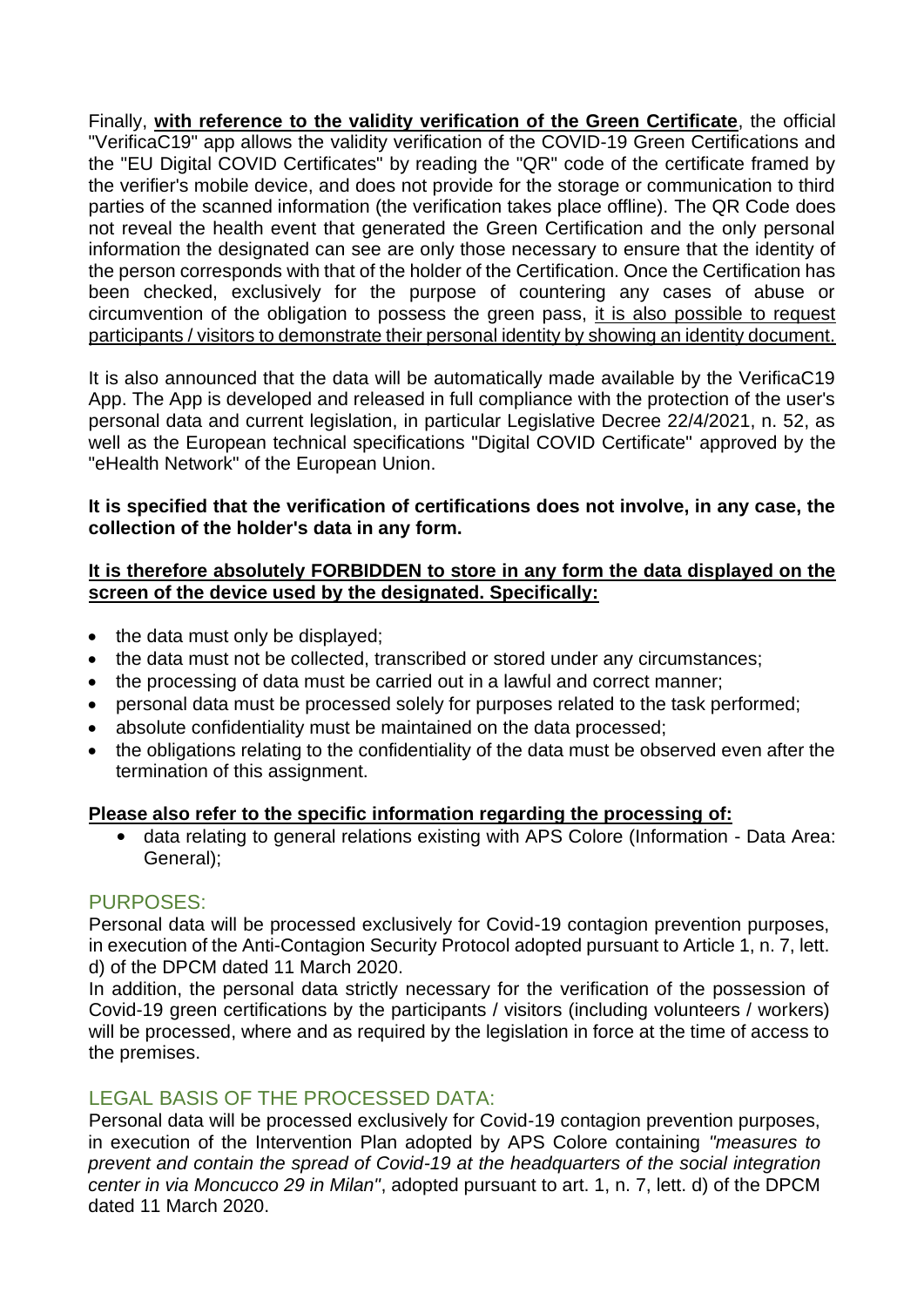Specifically, for the control of the green certificate through the official government application, the legal basis of data processing is the need to fulfill a legal obligation to which the Data Controller is subject. In addition, the processing is necessary for reasons of significant public interest pursuant to art. 9, par. 2, letter g) of EU Regulation 679/2016. The regulatory source from which the above legal obligations derive, for the Data Controller, is constituted by art. 9-ter of Legislative Decree no. 52 of 22 April 2021, converted, with amendments, by Law no. 87 of 17 June 2021, introduced by art. 1, paragraph 6, of Legislative Decree no. 111 of 6 August 2021, as well as by the Prime Ministerial Decree of 17 June 2021 and ss. mm. ii. ; therefore by the decree law of 16 September 2021 nr.125 and by the Decree Law 21 September 2021 n.127

# NATURE OF DATA PROVISION (POSSIBLE OBLIGATION TO COMMUNICATE DATA AND CONSEQUENCES):

The provision of the above data is necessary to access APS Colore headquarters in Via Moncucco 29 in Milan. Any refusal to give them will make it impossible to access or remain in the association headquarters.

The "contact information" requested at the center entrance, used to fill in the daily attendance register and provided by the data subject (preferably a telephone number), is a data aimed at facilitating the tracking operations (with the purpose of identifying and manage the contacts of probable or confirmed COVID-19 cases), its failure to provide could therefore exclude the possibility of being contacted for tracking purposes arranged by the health Authorities, as well as granting access to the center.

# RECIPIENTS OF PERSONAL DATA:

More specifically, the data collected for the achievement of the above purposes could be transmitted, **in addition to the subjects designated** for processing under the responsibility of the Data Controller, to the company that offers PEC service and @associazionecolore.it email. The data may also be transmitted to third parties if necessary for health surveillance operations and to cooperate with the health authority for reasons of public health prevention.

### DATA RETENTION PERIOD:

Where and when processing, data used to fill in the attendance register to trace close contacts must be kept for 14 days. Data relating to temperature detection cannot be kept because their registration is not envisaged. All other data processed will be kept for a period of time not exceeding that of necessity and/or usefulness to achieve the indicated purpose, and for the time in which APS Colore is subject to storage obligations, beyond the desired end of the state of emergency, for other purposes provided by legal rules or regulations, and to comply with orders given by Public Authorities and/or Supervisory Bodies.

There is no storage and retention of personal data contained in the COVID-19 Green Certification (green pass) or in the medical certification for exemption from the vaccination campaign.

### RIGHTS OF THE PARTY CONCERNED:

The data subject enjoys a series of rights aimed at protecting his person, as well as the lawfulness and correctness of the data processing, including:

- right to access his/her personal data and information related to them;
- right to rectify inaccurate data or to integrate incomplete data;
- right to delete personal data ("right to be forgotten") about him/her (if one of the conditions indicated in Article 17(1) of the GDPR occurs and in compliance with the exceptions provided in paragraph 3 of the same Article;